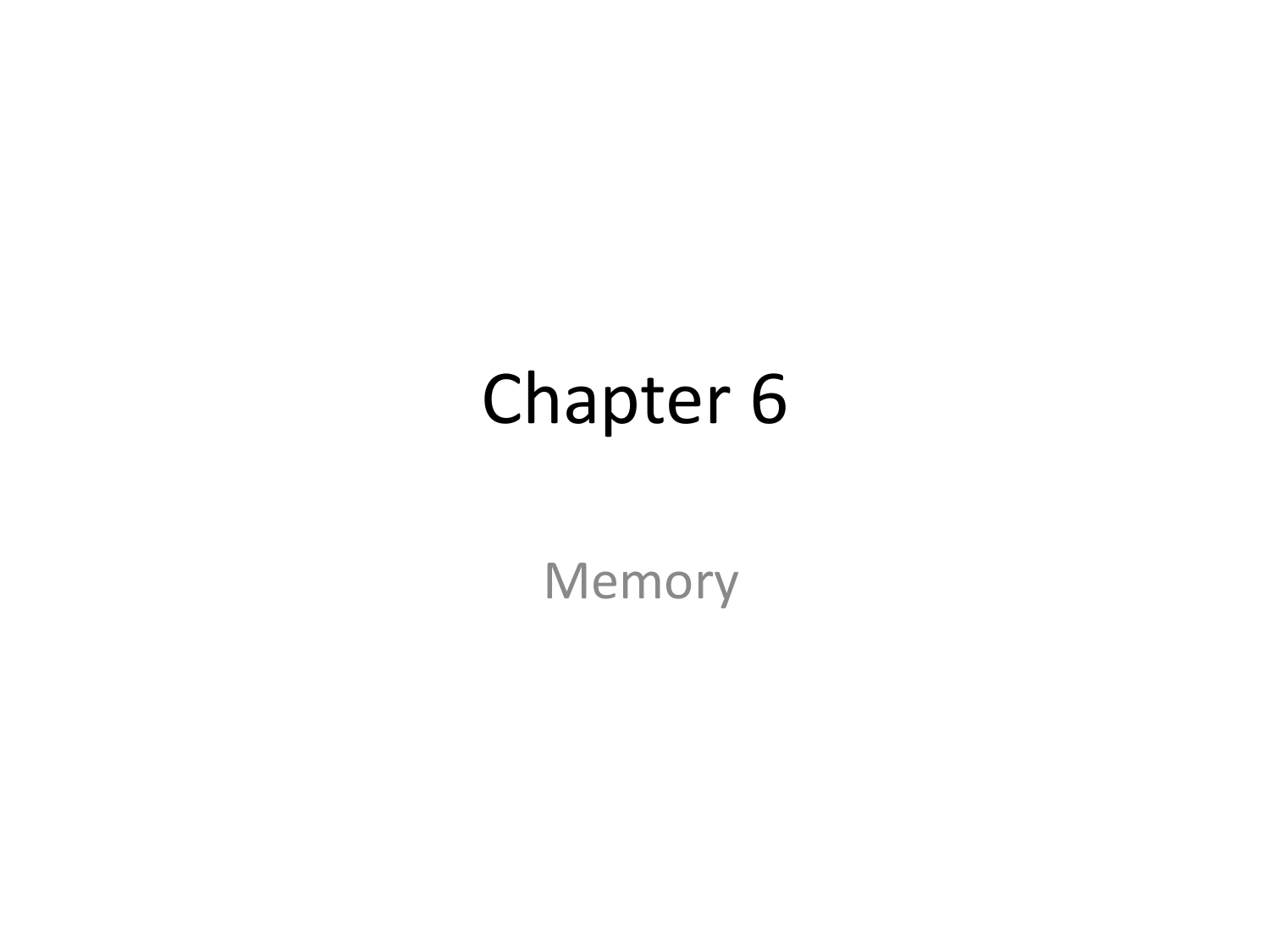#### **Chapter 6 Objectives**

- Basic memory concepts, such as RAM and the various memory devices
- Master the concepts of hierarchical memory organization.
- Understand how each level of memory contributes to system performance.
- Concepts of cache memory and virtual memory, memory segmentation, paging and address translation.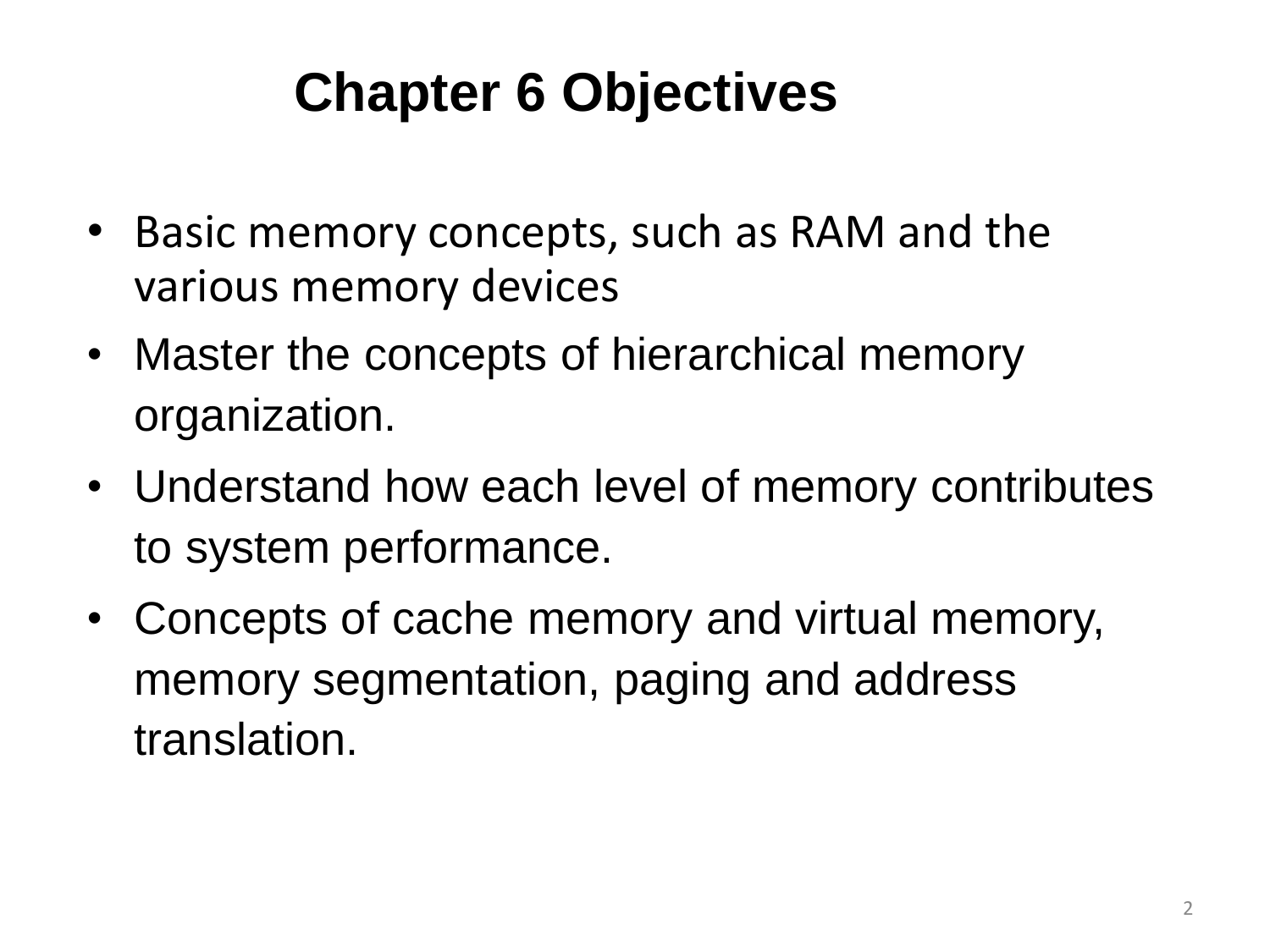#### **6.1 Introduction**

- Memory lies at the heart of the stored-program computer.
- In previous chapters, we studied the components from which memory is built and the ways in which memory is accessed by various ISAs.
- In this chapter, we focus on memory organization. A clear understanding of these ideas is essential for the analysis of system performance.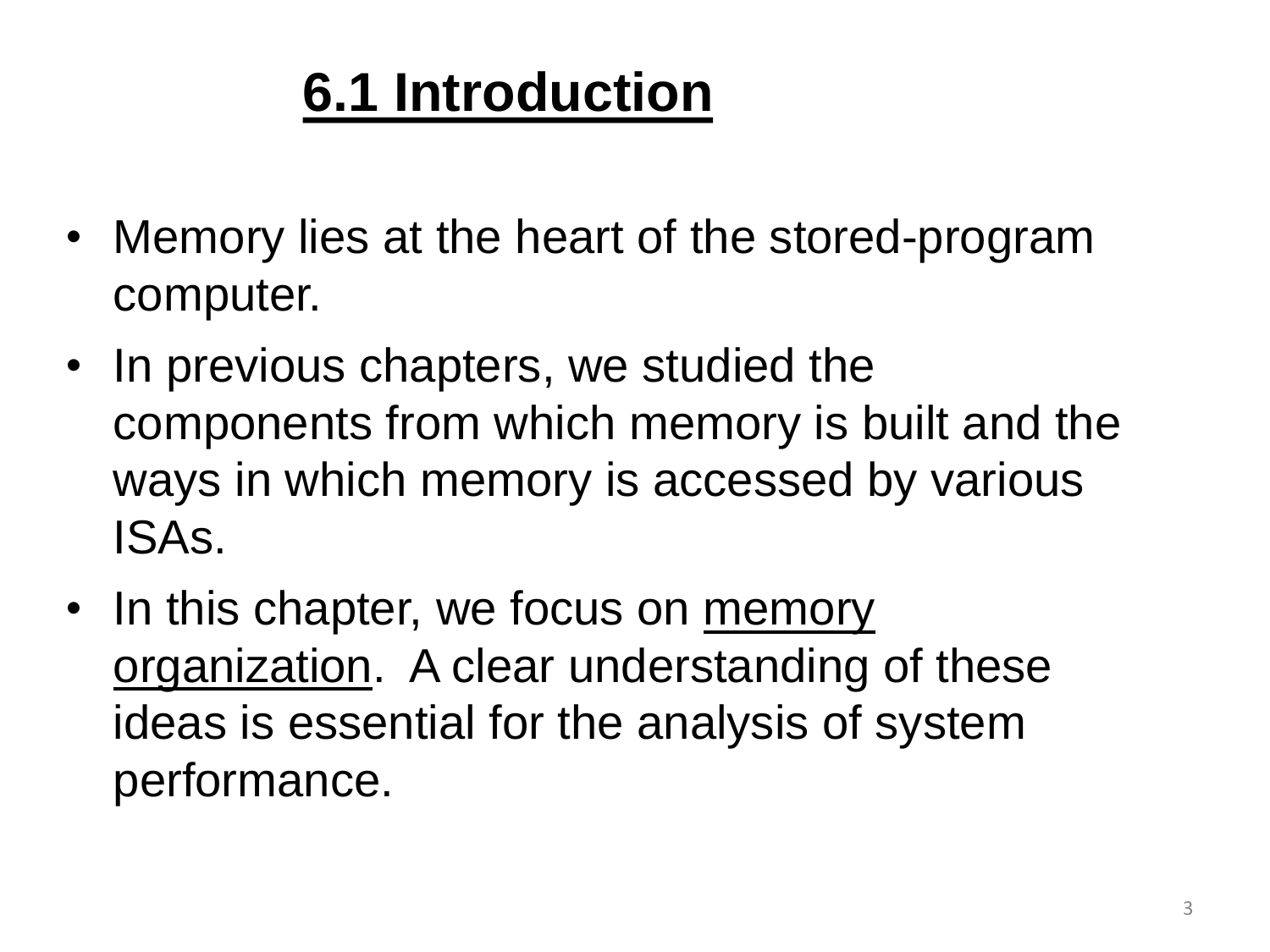### **6.2 Types of Memory**

- There are two kinds of main memory:
	- *random access memory, RAM, and*
	- *read-only-memory, ROM*.
- There are two types of RAM:
	- dynamic RAM (DRAM) and
	- static RAM (SRAM).
- Dynamic RAM consists of capacitors that slowly leak their charge over time. Thus they must be refreshed every few milliseconds to prevent data loss.
- DRAM is "cheap" memory owing to its simple design.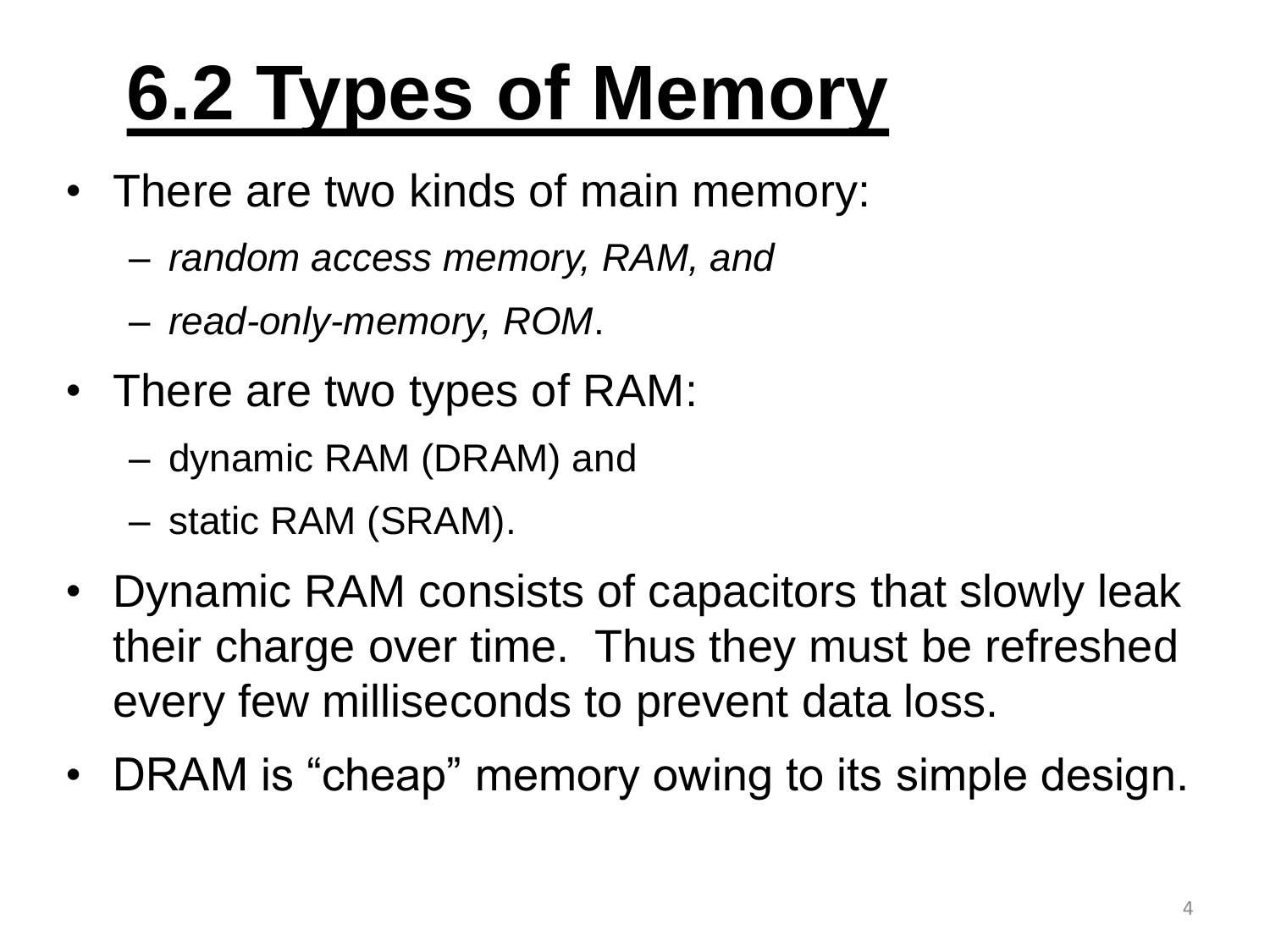### **6.2 Types of Memory**

- SRAM consists of circuits similar to the D flip-flop that we studied in Chapter 3.
- SRAM is very fast memory:
	- it doesn't need to be refreshed like DRAM does.
	- It is used to build cache memory, which we will discuss in detail later.
- ROM also does not need to be refreshed, either. In fact, it needs very little charge to retain its memory.
- ROM is used to store permanent, or semipermanent data that persists even while the system is turned off.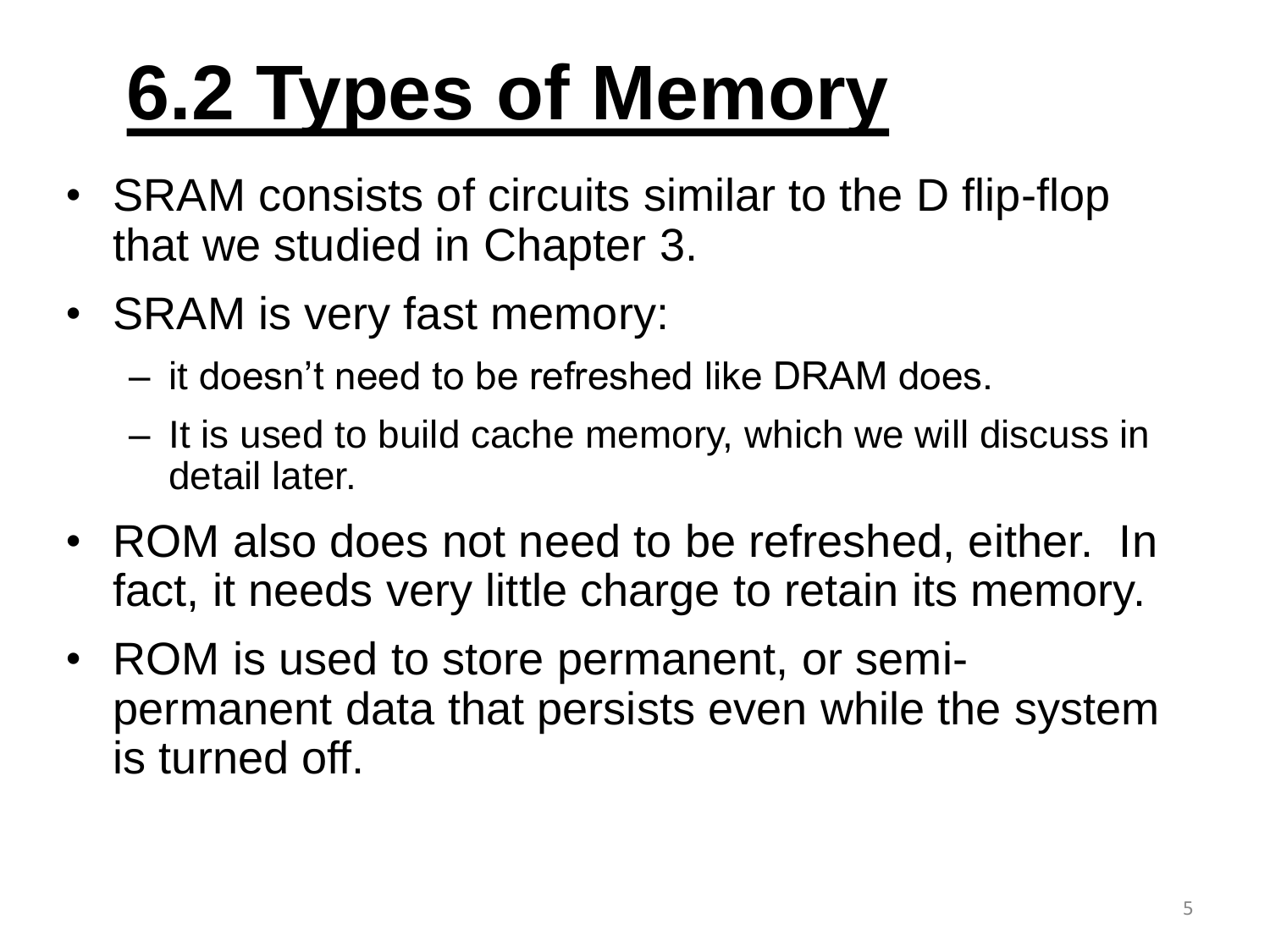### **6.3 The Memory Hierarchy**

- Generally speaking, faster memory is more expensive than slower memory.
- To provide the best performance at the lowest cost, memory is organized in a hierarchical fashion.
- Small, fast storage elements are kept in the CPU, larger, slower main memory is accessed through the data bus.
- Larger, (almost) permanent storage in the form of disk and tape drives is still further from the CPU.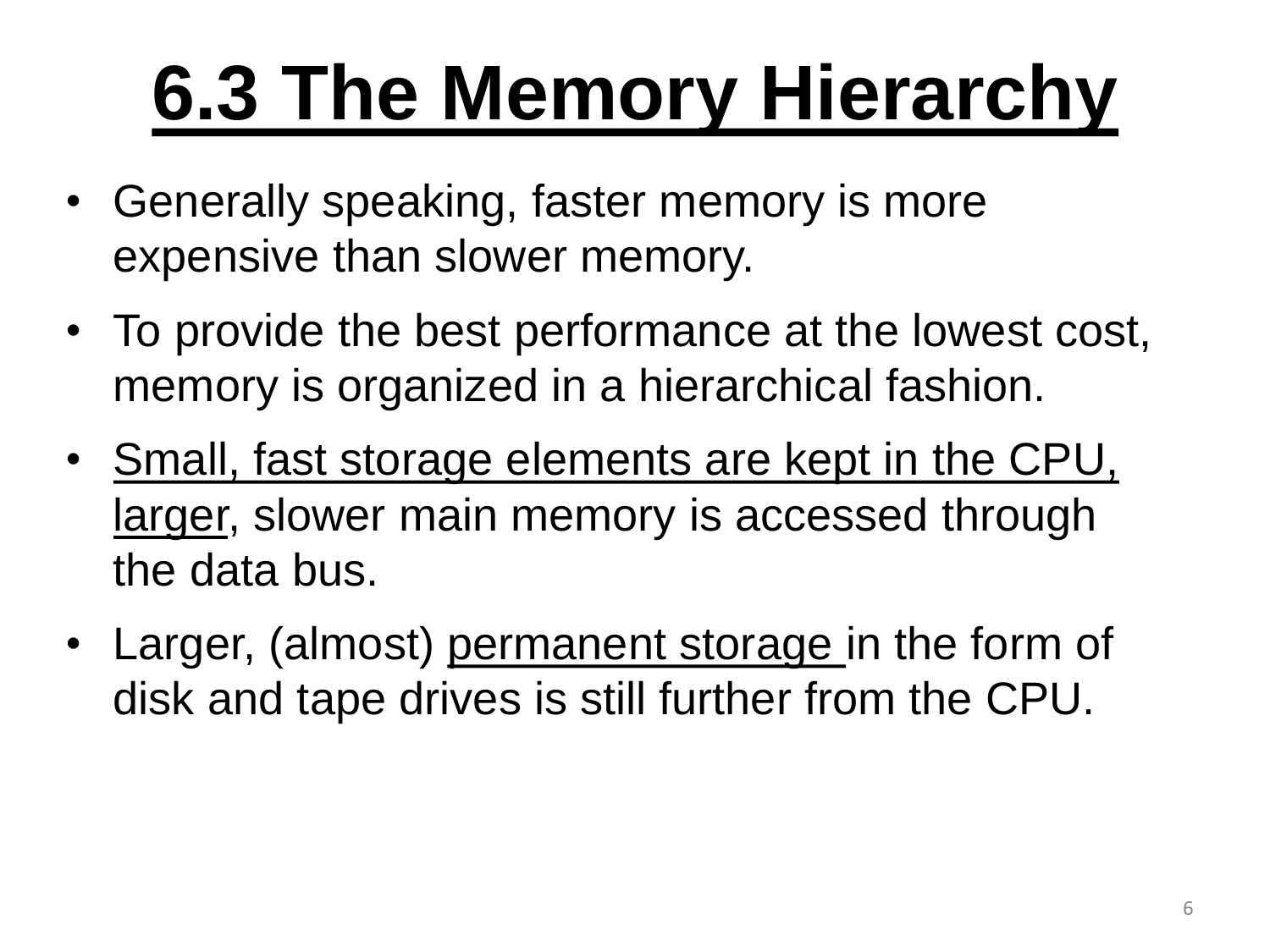#### **6.3 The Memory Hierarchy**

• This storage organization can be thought of as a pyramid:

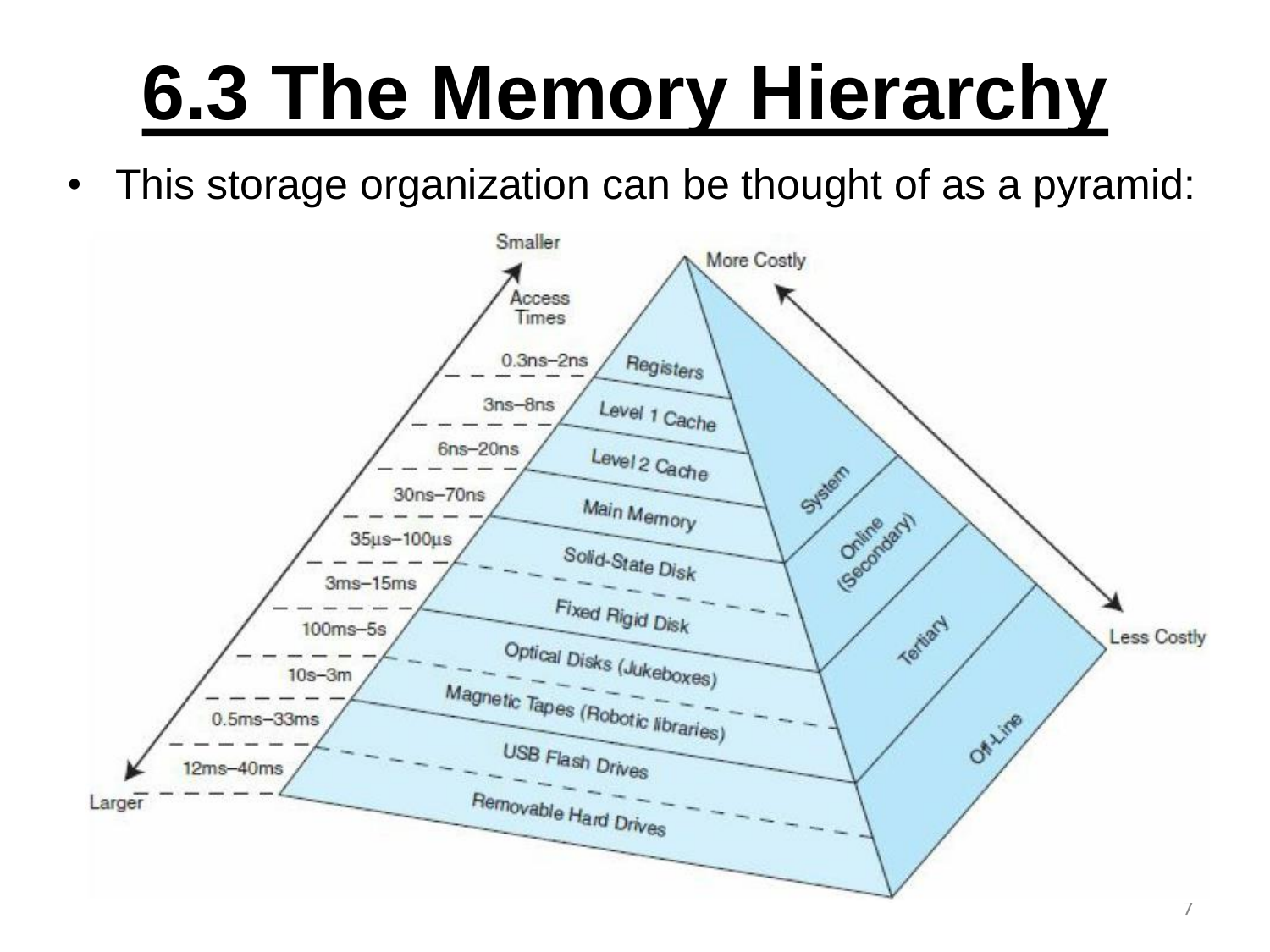#### **6.3 The Memory Hierarchy**

- To access a particular piece of data, the CPU first sends a request to its nearest memory, usually cache.
- If the data is not in cache, then main memory is queried. If the data is not in main memory, then the request goes to disk.
- Once the data is located, then the data, and a number of its nearby data elements are fetched into cache memory.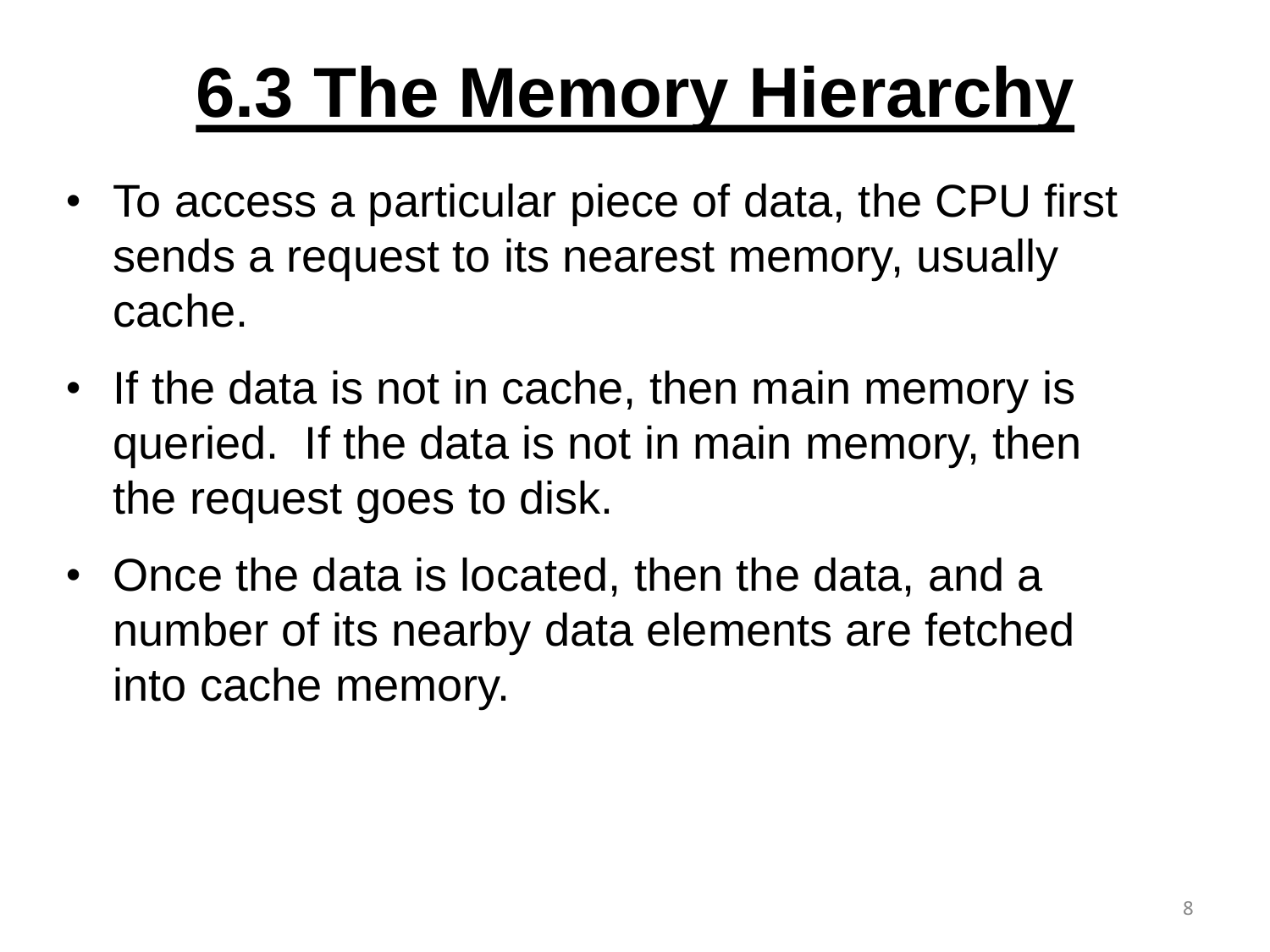## **6.4 Cache Memory**

- The purpose of cache memory is to speed up accesses by storing recently used data closer to the CPU, instead of storing it in main memory.
- Although cache is much smaller than main memory, its access time is a fraction of that of main memory.
- Unlike main memory, which is accessed by address, cache is typically accessed by **content**; hence, it is often called *content addressable memory*.
- Because of this, a single large cache memory isn't always desirable-- it takes longer to search.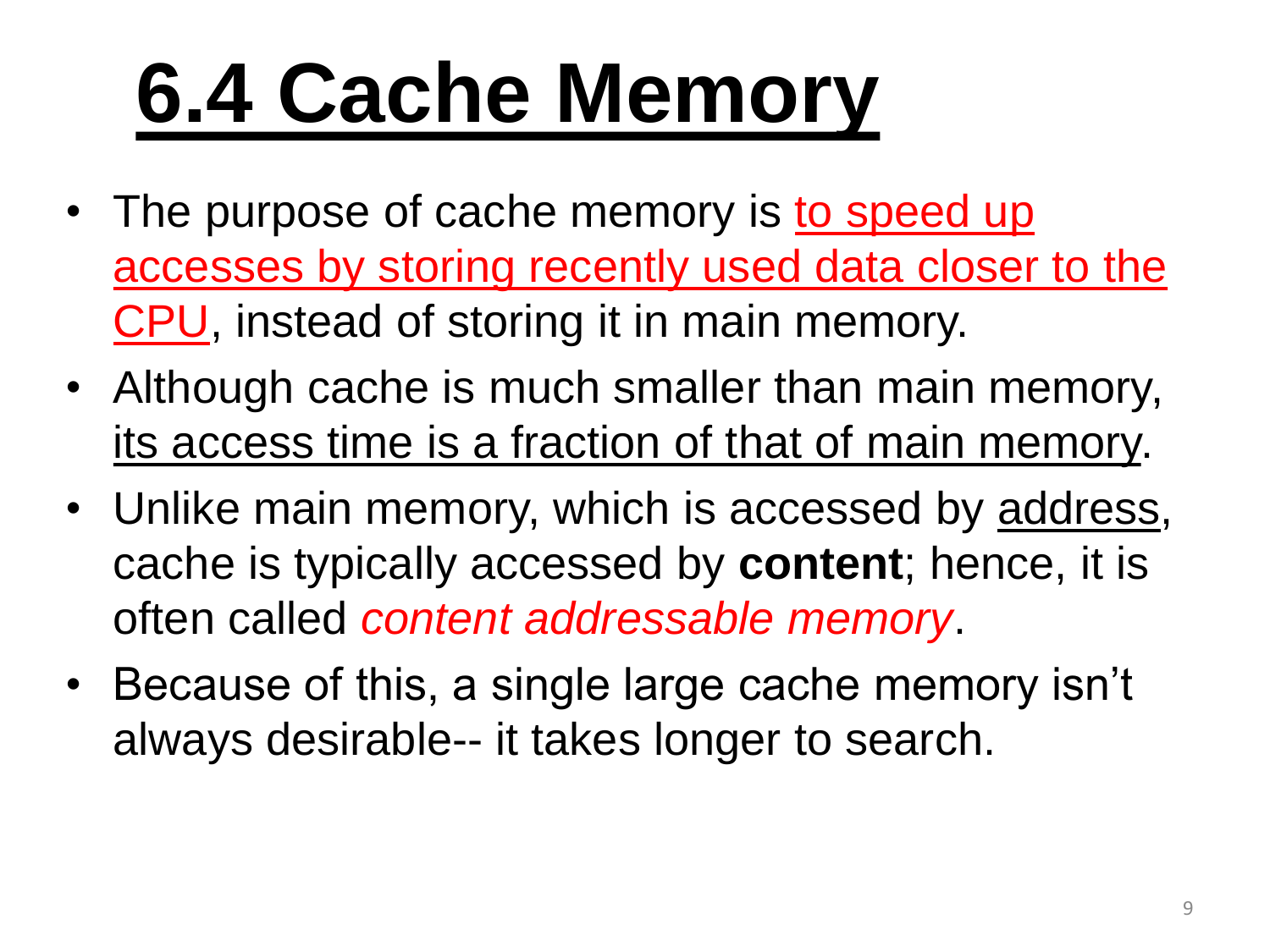## **6.4 Cache Memory**

- The "content" that is addressed in content addressable cache memory is a subset of the bits of a main memory address called a *field*.
- The fields into which a memory address is divided provide a many-to-one mapping between larger main memory and the smaller cache memory.
- Many blocks of main memory map to a single block of cache. A *tag* field in the cache block distinguishes one cached memory block from another.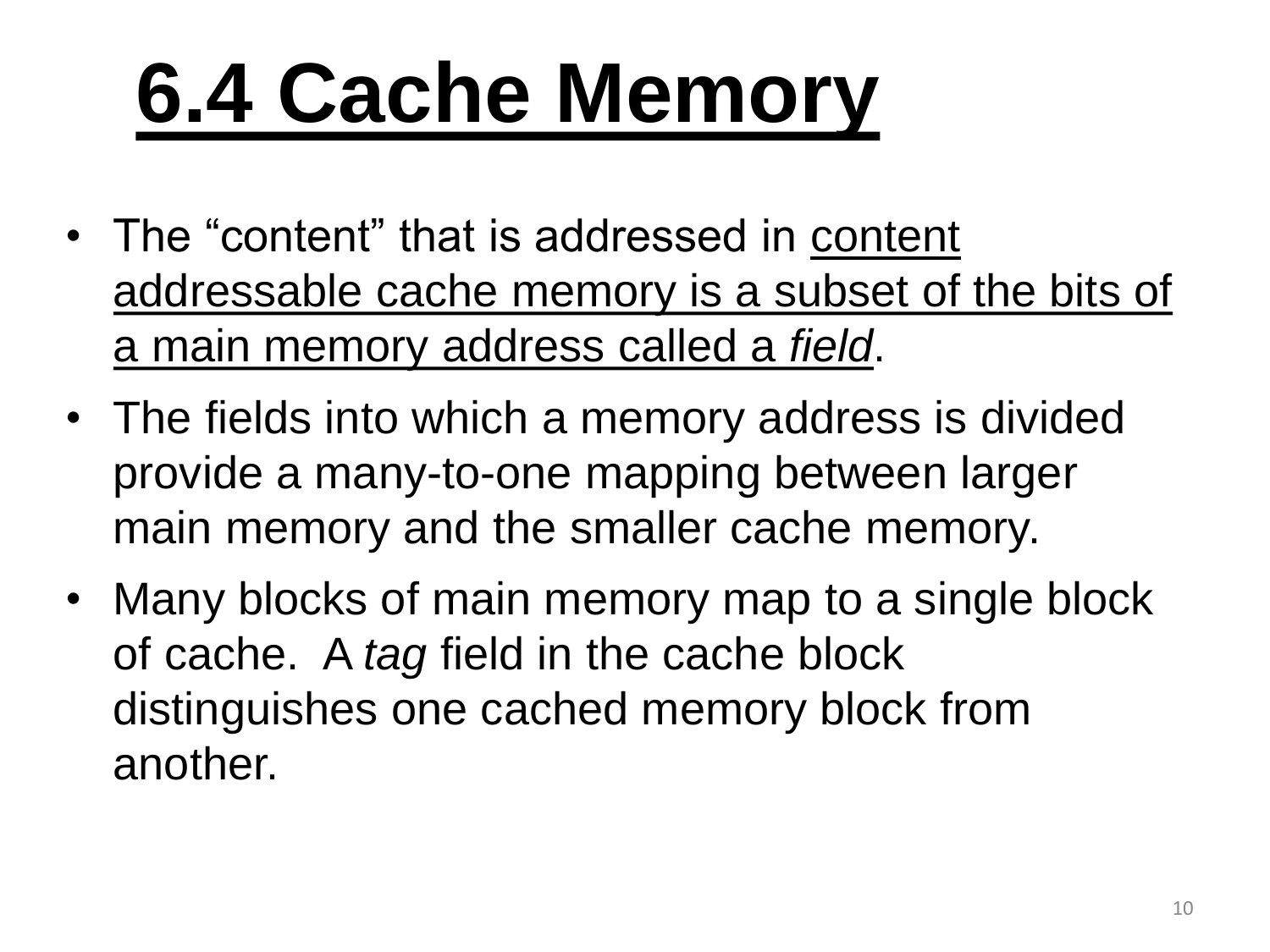## **6.4 Cache Memory**

- The simplest cache mapping scheme is *direct mapped cache*.
- In a direct mapped cache consisting of *N* blocks of cache, block *X* of main memory maps to cache block *Y* = *X* mod *N*.
- Thus, if we have 10 blocks of cache, block 7 of cache may hold blocks 7, 17, 27, 37, . . . of main memory.
- Once a block of memory is copied into its slot in cache, a *valid* bit is set for the cache block to let the system know that the block contains valid data.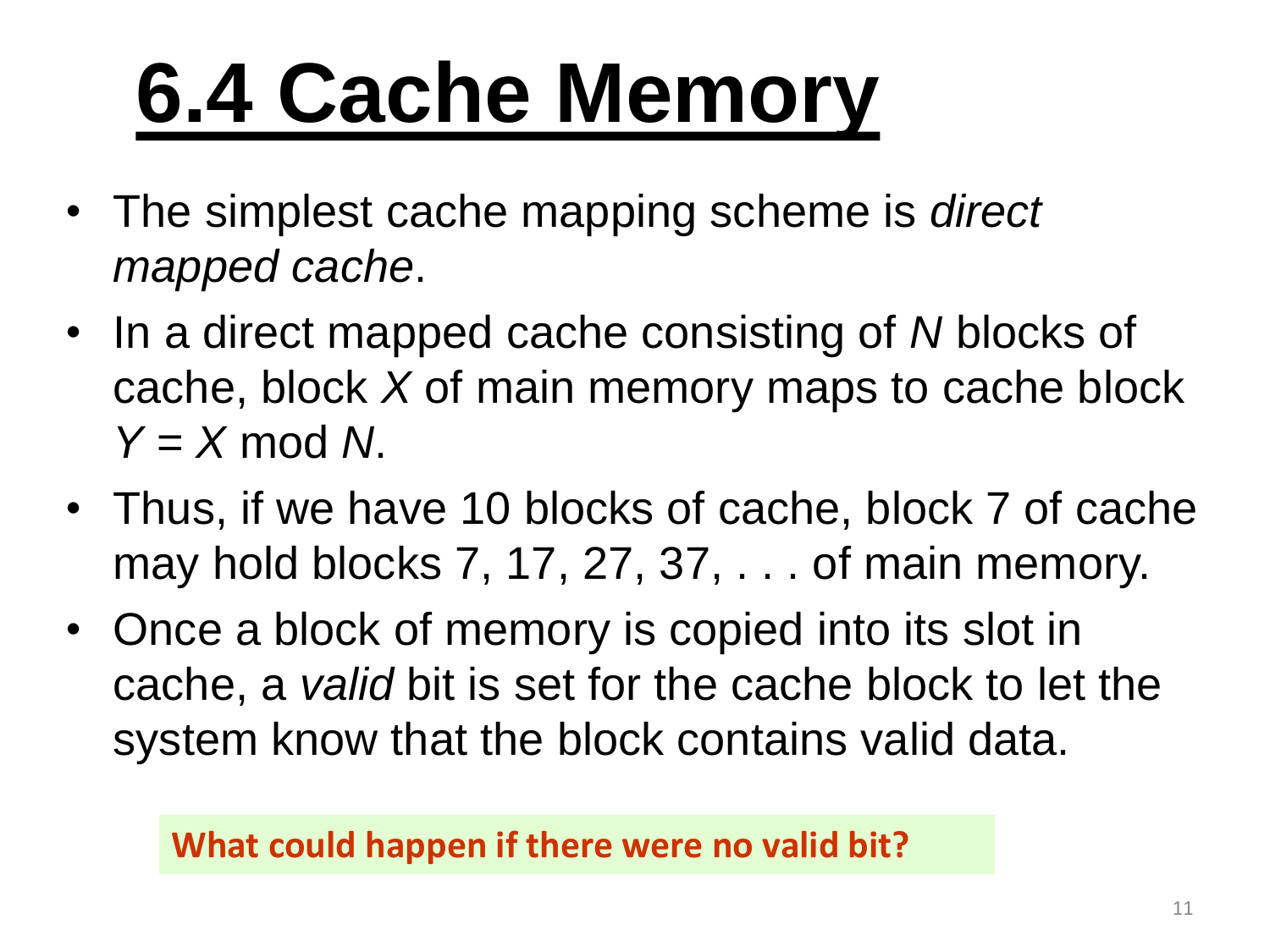# **6.5 Virtual Memory**

- Cache memory enhances performance by providing faster memory access speed.
- Virtual memory enhances performance by providing greater memory capacity, without the expense of adding main memory.
- Instead, a portion of a disk drive serves as an extension of main memory.
- If a system uses paging, virtual memory partitions main memory into individually managed *page frames*, that are written *(or paged)* to disk when they are not immediately needed.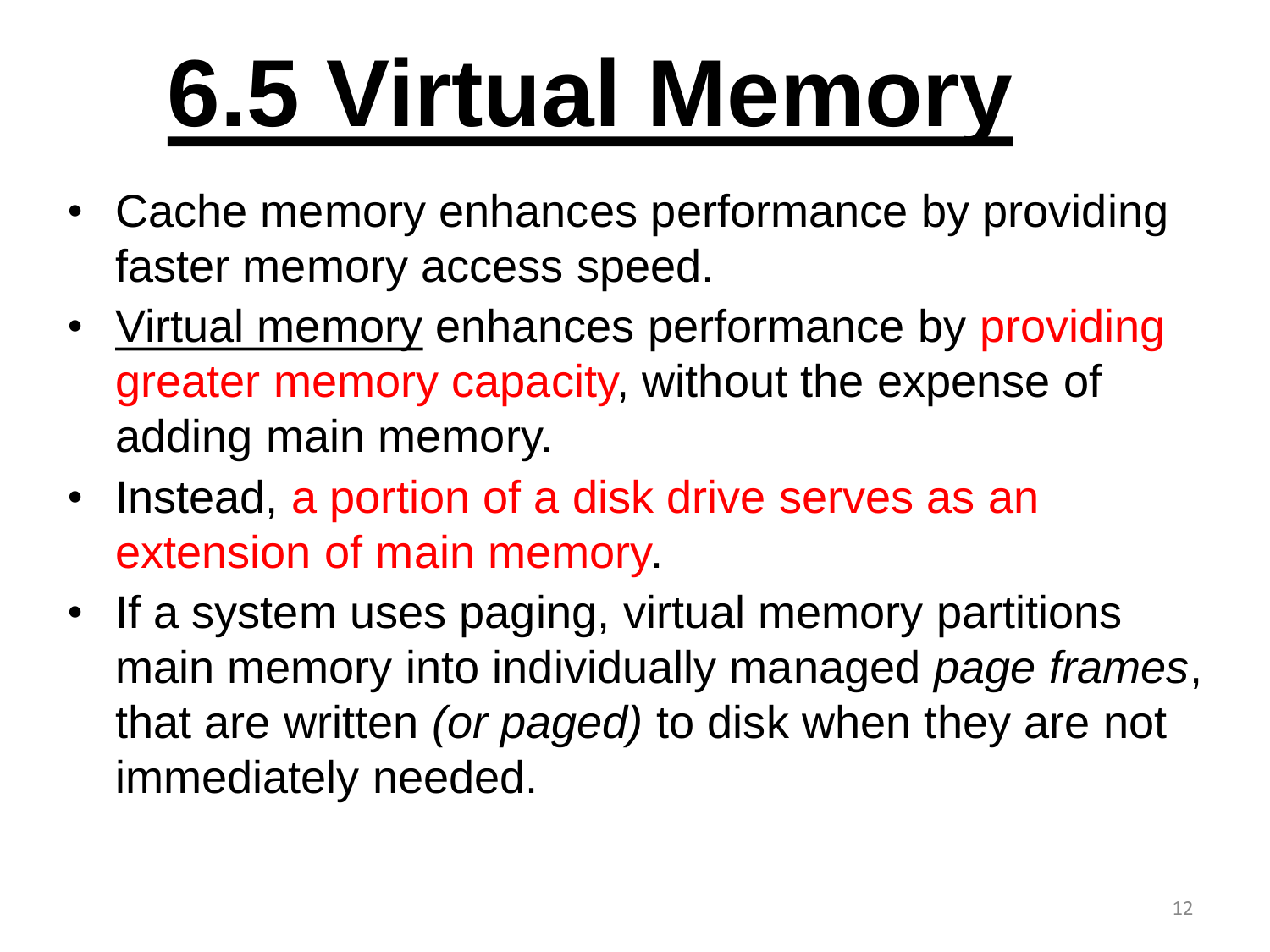# **6.5 Virtual Memory**

- A *physical address* is the actual memory address of physical memory.
- Programs create *virtual addresses* that are *mapped* to physical addresses by the memory manager.
- *Page faults* occur when a logical address requires that a page be brought in from disk.